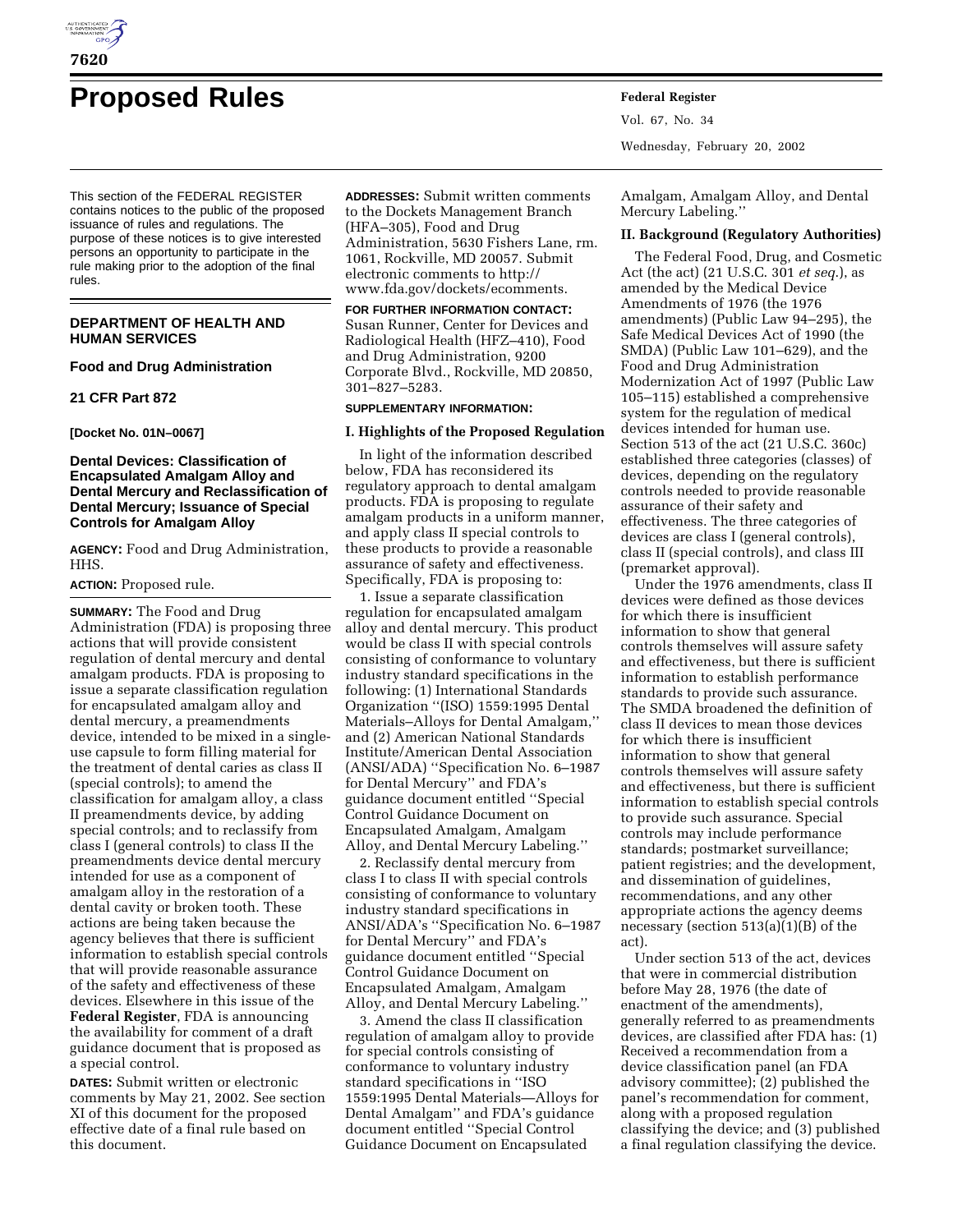FDA has classified most

preamendments devices under these procedures.

Devices that were not in commercial distribution prior to May 28, 1976, generally referred to as postamendments devices, are classified automatically by statute (section 513(f) of the act) into class III without any FDA rulemaking process. Those devices remain in class III and require premarket approval, unless and until FDA issues an order finding the device to be substantially equivalent, under section 513(i) of the act, to a predicate device that does not require premarket approval. The agency determines whether new devices are substantially equivalent to previously marketed devices by means of premarket notification procedures in section 510(k) of the act (21 U.S.C. 360(k)) and part 807 of the regulations (21 CFR part 807).

A preamendments device that has been classified into class III may be marketed, by means of premarket notification procedures, without submission of a premarket approval application (PMA) until FDA issues a final regulation under section 515(b) of the act  $(21 \text{ U.S.C. } 360e(b))$  requiring premarket approval.

Reclassification of classified preamendments devices is governed by section 513(e) of the act. This section provides that FDA may, by rulemaking, reclassify a device (in a proceeding that parallels the initial classification proceeding) based upon ''new information.'' The reclassification can be initiated by FDA or by the petition of an interested person. The term ''new information,'' as used in section 513(e) of the act, includes information developed as a result of a reevaluation of the data before the agency when the device was originally classified, as well as information not presented, not available, or not developed at that time. (See, e.g., *Holland Rantos* v. *United States Department of Health, Education, and Welfare*, 587 F.2d 1173, 1174 n.1 (D.C. Cir. 1978); *Upjohn* v. *Finch*, 422 F.2d 944 (6th Cir. 1970); *Bell* v. *Goddard* 366 F.2d 177 (7th Cir. 1966). Reevaluation of the data previously before the agency is an appropriate basis for subsequent regulatory action where the reevaluation is made in light of changes in ''medical science.'' (See *Upjohn* v. *Finch*, supra, 422 F.2d at 951.) However, regardless of whether data before the agency are past or new data, the ''new information'' on which any reclassification is based is required to consist of ''valid scientific evidence,'' as defined in section 513(a)(3) of the act and § 860.7(c)(2) (21 CFR 860.7(c)(2)). FDA relies upon ''valid scientific

evidence'' in the classification process to determine the level of regulation for devices. For the purpose of reclassification, the valid scientific evidence upon which the agency relies must be publicly available. Publicly available information excludes trade secret and/or confidential commercial information, e.g., the contents of a pending PMA. (See section 520(c) of the act (21 U.S.C.360j(c)).

## **III. Regulatory History of the Devices**

Dental amalgam is a dental restorative material that is used as filling material in the treatment of dental caries. Dental amalgam is a mixture of approximately equal parts of elemental mercury (43 to 54 percent) and an amalgam alloy containing other metals, predominately silver, but also tin and copper, with smaller amounts of zinc, palladium, or indium sometimes present. The mercury and amalgam alloy components are mixed in the dentist's office to form dental amalgam. FDA has regulated dental mercury and amalgam alloy separately, with dental mercury § 872.3700 (21 CFR 872.3700) being regulated as a class I device and amalgam alloy § 872.3050 (21 CFR 872.3050) as a class II device.

In the **Federal Register** of December 30, 1980 (45 FR 85962), FDA published a proposed rule to classify dental mercury (§ 872.3700) into class II, based on the recommendation of the panel. Subsequently, in the **Federal Register** of August 12, 1987 (52 FR 30082 at 30089), FDA issued a final rule classifying dental mercury into class I instead of into class II, as proposed. FDA stated that it believed that, at that time, there was no valid scientific evidence of systematic poisoning to patients from amalgam containing mercury to justify classifying the device into class II (see 52 FR 30082 at 30089).

Although the agency acknowledged the risks presented by dental mercury (i.e., mercury poisoning and adverse tissue reaction), the agency believed that general controls, including labeling for the device bearing adequate directions for use and warnings under section 502 of the act (21 U.S.C. 352), would warn dentists about the rare risks of allergic reactions among patients and the risk of toxicity to dental health professionals. The agency concluded that the establishment of performance standards for these devices would not reduce these risks. Accordingly, FDA found that general controls alone were sufficient to provide reasonable assurance of the safety and effectiveness of the device. In the same issue of the **Federal Register**, FDA classified amalgam alloy into class II because of

the potential risks to safety and effectiveness that could result from variations in chemical formulation related to percent composition and types of materials.

In the **Federal Register** of August 12, 1987 (52 FR 30082) and November 20, 1990 (55 FR 48436), FDA classified a total of 124 preamendments generic types of dental devices, including dental mercury (§ 872.3700) and amalgam alloy (§ 872.3050). Due to an inadvertent error, the preamendments device encapsulated amalgam alloy and dental mercury, was not separately classified. Encapsulated amalgam alloy and dental mercury is a device that consists of measured proportions of amalgam alloy and dental mercury, both separately sealed, but within the same single-use capsule, ready to be triturated to form an amalgam alloy filling material for use in the restoration of a dental cavity. Encapsulated amalgam alloy and dental mercury are now regulated as class II devices under the amalgam alloy classification (§ 872.3050).

# **IV. Scientific Review Related to Dental Mercury and Amalgam**

# *A. Comprehensive Assessment of Dental Amalgam by the United States Public Health Service*

In 1991 to 1992, under the auspices of the Committee to Coordinate Environmental Health and Related Programs (CCEHRP), the U.S. Public Health Service (PHS), a component of the Department of Health and Human Services (HHS), performed a comprehensive risk assessment of dental amalgam.

The PHS performed this comprehensive risk assessment because of heightened public concern about the safety of this product as a result of anecdotal reports of mercury toxicity from amalgam fillings and the alleviation of chronic disease conditions when the fillings were removed. These reports and the public's reaction to them prompted senior PHS officials to order a fresh look at all relevant data to determine if such safety concerns had any basis in fact. In 1993, a CCEHRP Subcommittee on Risk Management issued a report on its findings (Ref. 1) (hereinafter referred to as the PHS report).

In preparing this assessment, the CCEHRP relied upon a number of scientific review groups that included clinicians, scientists, and public health experts from the PHS, the Environmental Protection Agency, and the health care and academic sectors (Ref. 1). One group referred to as the Ad Hoc Subcommittee on the Benefits of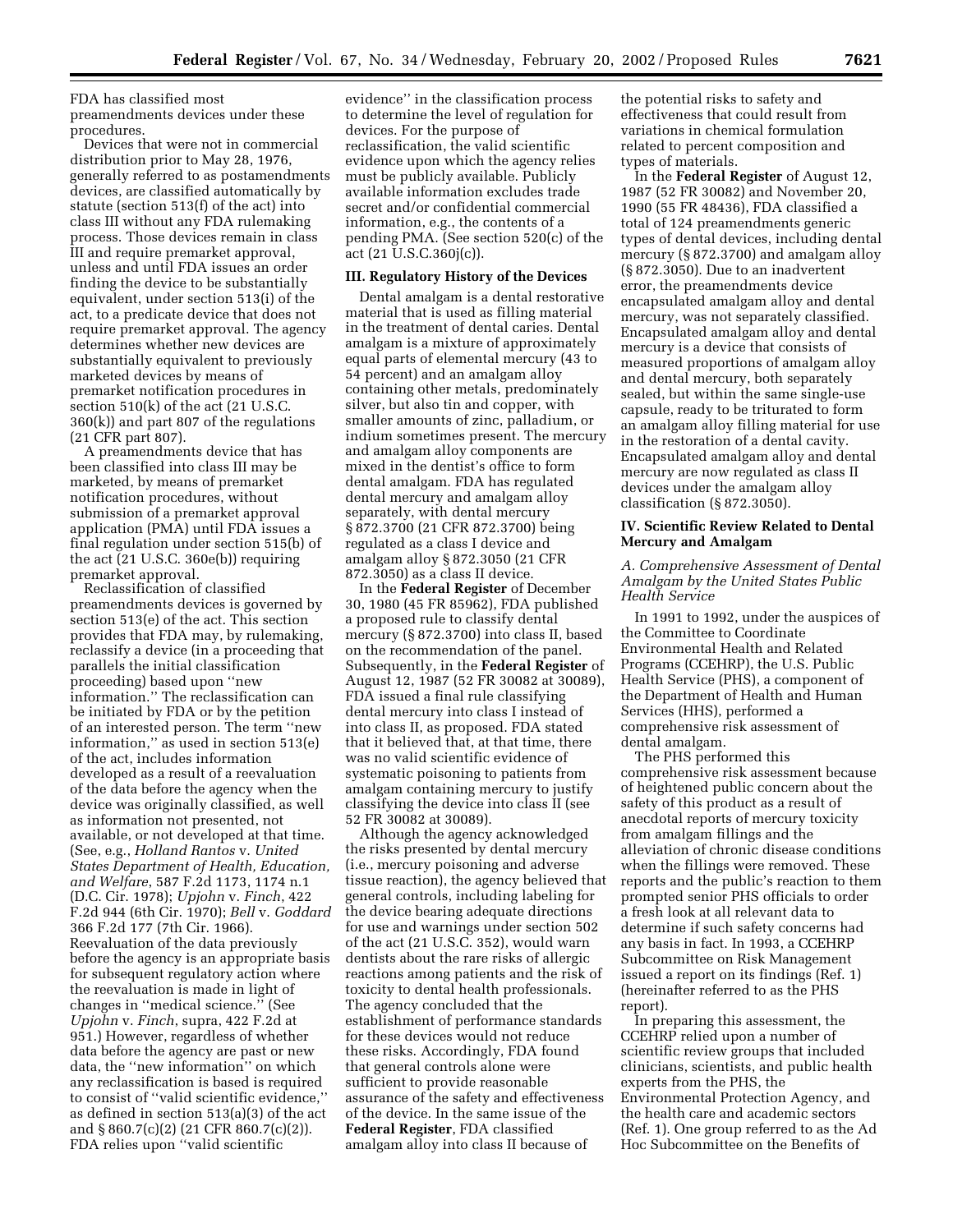Dental Amalgam (hereinafter referred to as the Benefits Assessment Subcommittee), assessed the benefits of dental amalgam. A separate group, the Subcommittee on Risk Assessment (hereinafter referred to as the Risk Assessment Subcommittee), examined the potential health risks associated with dental amalgam restorations.

The Risk Assessment Subcommittee, comprised of 34 senior level experts from the fields of health promotion and disease prevention, dentistry, dental materials, toxicology, and biostatistics, reviewed the existing body of scientific literature (Ref. 1). It examined nearly 120 publications that reported the results of studies on levels of exposure to mercury and its salts. In conducting its review, the Risk Assessment Subcommittee paid close attention to the amount of mercury absorbed by study subjects and the consequences, if any, of lifetime exposure among people with dental amalgam restorations (Ref. 1).

The Risk Assessment Subcommittee found that historic experience with dental amalgams did not offer persuasive evidence of adverse health effects related to amalgam treatments other than a few reported cases of hypersensitivity (Ref. 1). In terms of evidence concerning adverse effects of low level, long-term mercury exposure, the Risk Assessment Subcommittee reviewed studies that reported neurological and psychological changes resulting from long-term, low-level mercury exposure. The Risk Assessment Subcommittee could not draw unambiguous conclusions or develop a risk assessment based on these endpoints because these studies were judged to have serious methodological flaws (Ref. 1).

Given the shortcomings of the occupational studies, the Risk Assessment Subcommittee also decided against using occupational exposure data as the basis for establishing an acceptable level of exposure to longterm, low-level mercury vapor: in other words, the Risk Assessment Subcommittee recommended against a ''no observed adverse effect level'' (Ref. 1).

Based on its review, the Risk Assessment Subcommittee arrived at four general conclusions:

1. In low-level occupational exposure, the subclinical effects detected have occurred in groups with mean tissue mercury levels that are only tenfold higher than those of the general population. However, the relationship between the observed effects and the tissue levels is unclear, as is the

relationship between subclinical effects and a hazard to health.

2. Available data are not sufficient to indicate that health hazards can be identified in nonoccupationally exposed persons. Because there are no scientifically acceptable studies with sensitive, standardized measurements for physiological and behavioral changes in nonoccupationally exposed persons, it is not possible to determine whether those changes observed in persons with low-level occupational exposure to mercury might also occur as a result of exposure to mercury from dental amalgams. Adverse health consequences, however, cannot be totally dismissed.

3. The margin of safety may be lower in some individuals because of previously developed sensitivity to mercury or because body burdens of mercury are already high as a result of past exposure to other sources. It is possible, therefore, that some persons may respond adversely to the incremental exposure derived from dental amalgam restorations.

4. At the mercury doses produced by amalgam fillings, the evidence is not persuasive that the wide variety of nonspecific symptoms attributable to fillings and ''improvement'' after their removal are ascribable to mercury from the fillings. Conversely, the evidence is not persuasive that the potential for toxicity at the levels attributable to dental amalgams should be totally disregarded. The potential for effects at levels of exposure produced by dental amalgam restorations has not been fully explored (Ref. 1).

In addition to examining the risks of dental amalgam, a companion PHS subcommittee reviewed the benefits of this product (PHS report Ref. 1). It concluded that dental amalgam, which has been used successfully to treat millions of individuals for over 100 years, is an effective restorative material that offers many advantages over other materials. These advantages include wide potential applications, ease of manipulation, reasonable clinical serviceability, and relatively low cost. These findings, which are discussed in greater detail later in this document, were subjected to external review and found to be highly credible (Ref. 1).

On the basis of the assessment of available science on the risks and benefits of amalgam products, the PHS report recommended that FDA, the National Institute of Health, Centers for Disease Control and Prevention, Office of the Assistant Secretary for Health, and the National Institute of Dental Research implement a comprehensive strategy to address concerns about

amalgam products. Specifically, the PHS report recommended the development of a research agenda, a method to monitor research, and a public and professional educational campaign. The PHS report also recommended that FDA carry out the following regulatory initiatives: (1) Combine elemental mercury and dental alloy, which are presently regulated separately, into a single product for regulatory purposes; (2) require manufacturers of all dental restorative materials, including dental amalgam, to label their products with the ingredients to help dentists identify patients who may exhibit allergic hypersensitivity to these substances; and (3) encourage dentists and patients to report to FDA adverse effects from all restorative materials. (Ref. 1).

The HHS Environmental Health Policy Committee, the successor to the CCEHRP, met in mid-1995 and reaffirmed the findings and policy approaches outlined in the 1993 PHS report (Ref. 2).

#### *B. Citizen Petitions*

In 1993, several individuals filed citizen petitions related to the regulation of dental amalgam and dental mercury (Ref. 3). These petitions requested that FDA take numerous actions with respect to dental amalgam and mercury, including banning dental mercury, reclassifying dental mercury into class III, imposing restrictions on amalgam, conducting environmental assessments and issuing environmental policy statements, issuing policy statements addressing patients and health care workers, and convening a special panel to review the merits of these requests.

The petitioners submitted numerous scientific publications they believed supported the conclusion that dental mercury and amalgam were unsafe. FDA convened a group of experts to assess these additional studies. After reviewing the additional studies cited in the petitions, the group of experts did not find that any of the studies supported claims that individuals with dental amalgam fillings will experience adverse effects including neurologic, renal, or developmental effects. Their conclusions concerning the risks of amalgam were consistent with the conclusions in the 1993 and 1995 PHS reports. (Ref. 4).

After review of the existing information about the safety of dental amalgam and mercury, including additional information cited by petitioners, FDA responded that it intended to propose to place amalgam products into class II, not class III. FDA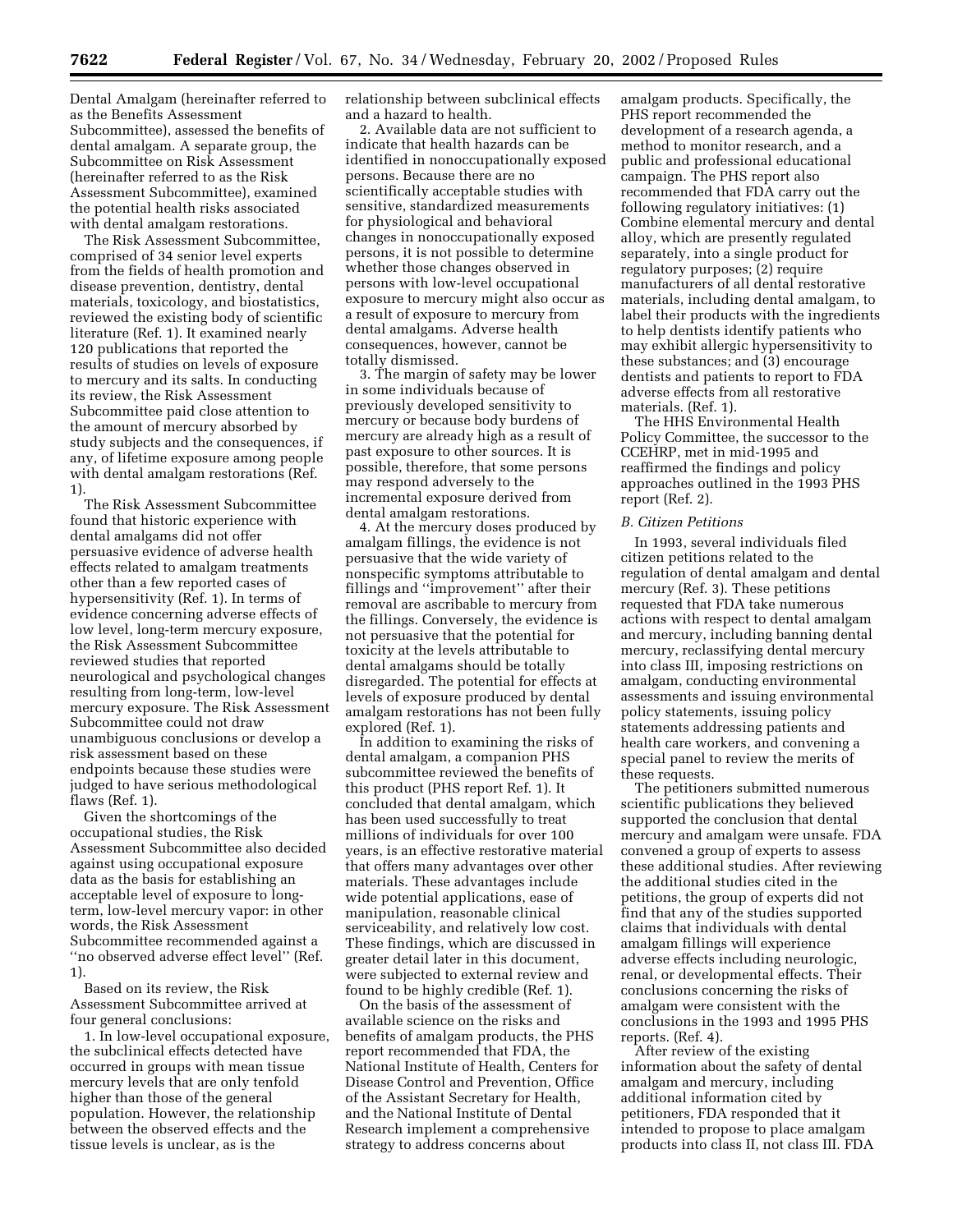further responded that it did not intend to ban mercury or impose restrictions on the use of amalgam products by certain subpopulations (Ref. 5).

#### *C. U.S. Government Research*

The U.S. Government has funded several studies related to dental amalgam. Since 1982, a large-scale epidemiological study, commonly referred to as the ''Ranch Hand Study,'' has been continuing to assess the possible links between exposure of the U.S. military personnel to the herbicide Agent Orange, used during the Vietnam War, and reported health effects. The extensive medical and oral health database developed in support of this study, drawn from approximately 1,200 study participants, made it possible for persons with different research interests to use selected data in the pursuit of their own studies. Oral health information, dental records from military archives, and measures of mercury levels in blood and urine samples enabled the National Institute of Dental and Craniofacial Research to initiate a two-pronged study. One aspect of the study entailed the establishment of mercury levels from amalgam fillings and the occurrence of various reported health symptoms. The other aspect involved a longitudinal cohort assessment in which the number of amalgam restorations were determined retrospectively and comparisons made of reported health effects between groups with high and low exposure levels and those with no exposure. To date, no discernible causal or correlational connection has been observed between study subjects with amalgam fillings and adverse health effects. The period of observation is continuing. The government has sponsored several other continuing studies that relate to amalgam fillings with results anticipated in 2003.

# *D. International Reviews on Safety of Amalgam Fillings*

There have been a number of major reviews by international authorities of the nature and magnitude of health risks associated with dental amalgam restorations. The majority of these assessments are based upon extensive reviews of the available body of relevant scientific literature and consensus among leading researchers and renowned experts from the fields of oral health, toxicology, medicine, and other related disciplines. The following overview identifies these individual reviews and provides the overall conclusions of each.

In 1994, an expert group convened by Sweden's National Board of Health and

Welfare took the position that: ''Scrutiny of the results of recent research \* \* \* has not shown that mercury from amalgam has an adverse effect on health, with the exception of isolated cases of allergic reactions'' (Ref. 6).

At the request of senior U.S. health officials, in 1994, a delegation of PHS scientists and regulators organized a nine-country information exchange forum in Berlin, Germany for the purpose of determining the scientific bases for national policies governing the use of dental amalgam. In 1998, a report memorializing the conclusions of this group was published. The report concluded that: (1) No systemic dosedependent toxic effects have been shown to be related to amalgam; (2) local reactions to dental amalgam fillings do occur but are relatively rare; (3) the benefits of restoring teeth with dental amalgam outweigh significantly the documented risks; and (4) there is no indication that clinically satisfactory dental amalgam fillings should be removed (Ref. 7).

In 1995, Canadian health authorities released a report on amalgam safety (Ref. 8), which concluded:

Dental amalgam contributes detectable amounts of mercury to the [human] body, and is the largest source of mercury exposure for average Canadians. However, this exposure is not causing illness in the general population. Current evidence does not indicate that mercury contributes to Alzheimer's disease, amyotrophic lateral sclerosis, multiple sclerosis or Parkinson's disease.

In 1996, the University of Otego's Wellington School of Medicine in New Zealand, which serves as the World Health Organization (WHO) Collaborating Centre in Oral Health, enlisted four prominent researchers to conduct a review of available scientific reports on amalgam safety. In a draft report, three of the researchers concluded: ''\* \* \* the assumption of a cause-and-effect relationship between amalgam and cases of ill health is evidence of an overreaction and unwise, considering the endemic prevalence of amalgam in the population'' (Ref. 9).

In 1997, the Canadian province of Quebec undertook its own evaluation of the state of the science relating to amalgam safety. Taking a somewhat equivocal stance, Quebec authorities stated:

The mainstream scientific view holds that mercury exposure, even at very low levels attributable to dental amalgam, might be affecting people adversely, but the evidence currently available is inadequate to determine if this is the case. Existing evidence is weak, but the information base is inadequate to conclude that dental amalgam

has no effects that might be of concern (Ref. 10).

In early 1997, WHO convened a ''consultation meeting'' at its headquarters in Geneva, Switzerland to re-visit WHO's policy on dental amalgam use with the current science. In attendance were government officials, scientists, and representatives from the dental profession and dental trade industry from 10 of the world's major industrialized nations and 2 of WHO's regional offices. At the end of this meeting, the participants issued the following consensus statement:

Dental amalgam restorations are considered safe, but components of amalgam and other dental restorative materials may, in rare instances, cause local side effects or allergic reactions. The small amount of mercury released from amalgam restorations, especially during placement and removal, has not been shown to cause any other adverse health effects. (Ref 11).

In 1997, the Oral Health section of WHO's Division of Non-Communicable Diseases issued a publication based upon the working papers and presentations by participants at the 1997 WHO conference noted above. The publication included and gave WHO sanction to the consensus statement adopted by the participants at the 1997 WHO consultation meeting and provided supporting technical and scientific evidence on a wide range of discrete issues relating to dental amalgam (Ref. 11).

For example, in a section entitled ''Direct Restorative Dental Materials in Oral Health Care Amalgam, Composites and Glass Ionomers,'' the document states:

Expert groups, convened by the Swedish National Board of Health and Welfare and the Swedish Medical Research Council (SOS, 1987) and the Department of Health and Human Services, USA (1993), have studied possible health effects of the use of mercurycontaining amalgam. These study groups concluded that while it is well documented that individuals with amalgam fillings have higher concentrations of mercury in all tissues studied than those who have no amalgam fillings, there is no direct evidence of an adverse effect of mercury from amalgam tooth fillings on general health (Ref. 11).

In the section titled ''Toxic and Allergenic Risks Due to Dental Biomaterials'', the document states:

Mercury from dental amalgam has been accused of being a toxic agent causing serious consequences to health, including various sclerosis, Alzheimer's disease, myalgic encephalitis, epilepsy, etc. without any proof having ever been presented. On the other hand, we know that certain allergies to mercury are involved in the appearance of lichenoid reactions, even if they are not the only responsible cause. The very rare epidemiological estimation of risk of allergy gives us percentages that go from 0.04% to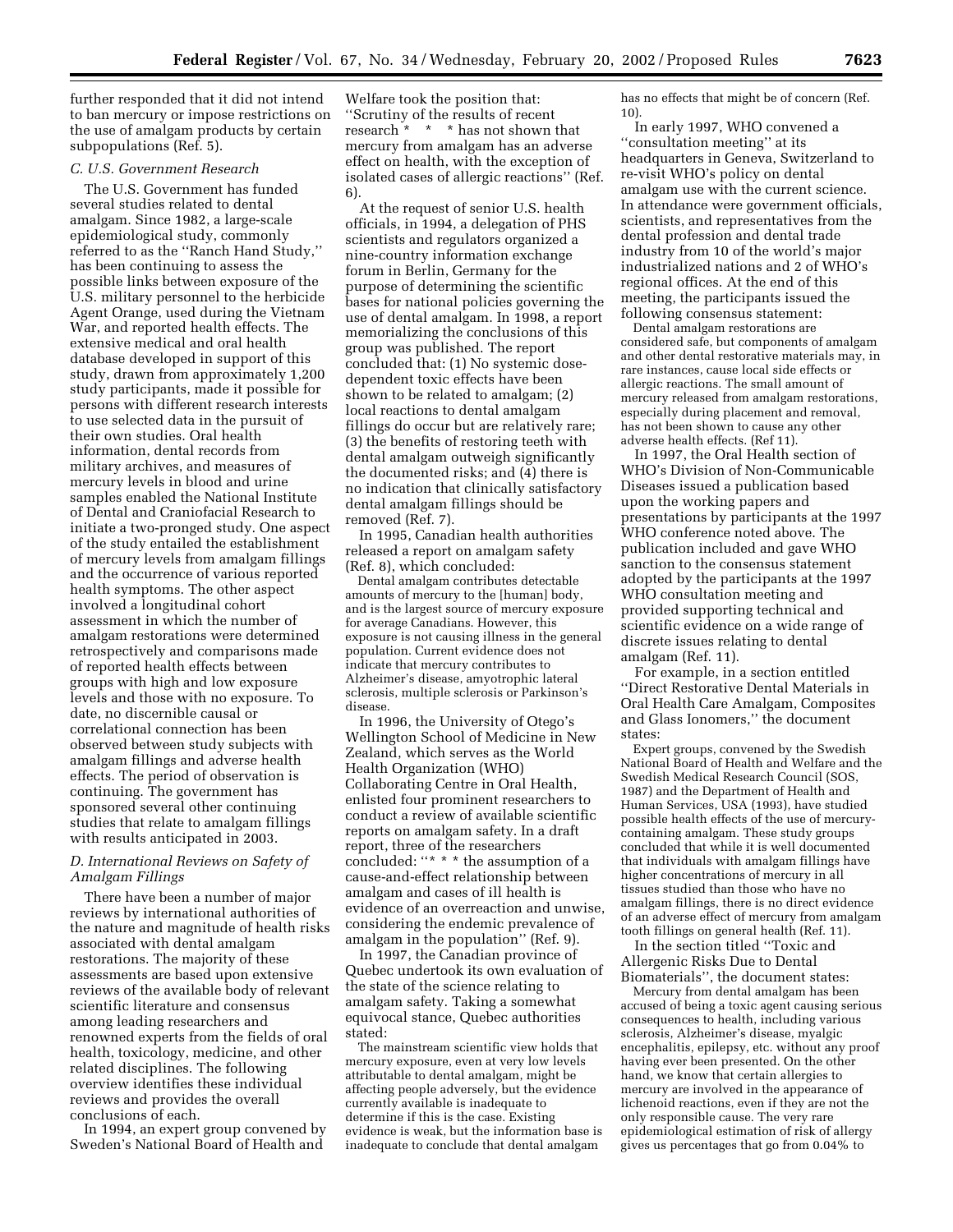0.00001%. In this respect, the present data concerning mercury are perfectly characteristic of the risks of chronic intoxication and of allergies caused by dental therapies, i.e., extremely low (Ref. 11).

A third paper presented in the WHO publication entitled ''Mercury Exposure From Dental Amalgam Fillings: Absorbed Dose and the Potential for Adverse Health Effects'' stated: ''It is concluded that no signs of renal toxicity could be found in conjunction with mercury released from amalgam fillings.'' Additionally, the paper recited the findings of a number of researchers who conducted studies on human subjects with symptoms allegedly caused by amalgam fillings. One study found that: ''No symptom group had a higher estimated daily uptake of inhaled mercury vapor, or any higher mercury concentrations in blood and urine than the control group.'' Another study reported:

No significant differences regarding release of mercury vapor [sic] from the amalgam fillings before and after gum-chewing between the test subjects and the matched controls in a few spot measurements were found. Furthermore, no significant differences were found regarding urinary mercury levels and total excretion of proteins in urine. No damage in renal function was noted.

Yet another study cited in the WHO document found ''\* \* \* no correlation between the total number of amalgam surfaces and fatigue, a symptom described as a mercury toxicity symptom'' (Ref. 11).

December 1998 marked the culmination of a 2-year long study by an ad hoc working group constituted by the European Commission (the Commission) on amalgam safety and regulatory policies among the Commission's 15 member states. Comprised of leading dental professionals, researchers, and academics from western Europe, and with oversight by the Commission's medical devices expert group, the ad hoc working group issued a comprehensive assessment containing a number of conclusions, as follows:

In recent years, toxicological and biocompatibility aspects of dental amalgam have been reviewed extensively, both nationally and internationally, and risk analyses carried out. Currently available data indicate that mercury from dental amalgam will not cause an unacceptable health risk to the general population. \* \* \* levels of mercury found in tissues, blood and urine and associated with dental amalgam fillings are considerably below the levels at which systemic dependent toxic effects have been shown to occur  $* * *$ . The hypothesis that there is a significant toxicological risk from dental amalgam fillings cannot be substantiated by the available evidence \* \* \*. Local reactions to dental amalgam fillings

and other dental restorative materials do occur but are relatively rare \* \* \*. There is no scientific evidence that the use of dental amalgam is related to adverse effects on preand post-natal health or fertility. Although there is not complete unanimity within the world community on either the potential health consequences arising from the use of dental amalgam or the appropriate posture that national health authorities should take with respect to regulating its use, there is overwhelming agreement among major health authorities that have assessed these risks that there is no evidence of a serious threat to the general population whose dental caries are treated with amalgam (Ref. 11).

Notwithstanding general international consensus about the level of risk, some Nordic countries, such as Denmark, Finland, Norway, and Sweden, have placed legal restrictions on dental amalgam for environmental concerns (Refs. 7 and 11). In addition, several European countries have taken very conservative approaches.

# **V. 1993 and 1994 Panel Meeting Concerning Encapsulated Amalgam Alloy and Dental Mercury**

The Dental Products Panel (hereinafter referred to as the Panel) met on December 1, 2, and 3, 1993, and June 29, 1994, to discuss amalgam products. In addition to testimony from FDA staff, the Panel heard testimony from representatives of ADA, the American Dental Trade Association, and PHS. The Panel also reviewed the 1993 PHS report and an updated literature review. FDA requested that the Panel make a classification recommendation only on the encapsulated dental amalgam alloy and mercury.

After considering this testimony and information, the Panel unanimously recommended to classify encapsulated amalgam alloy and mercury for the restoration of teeth into class II. Specifically, the Panel recommended voluntary performance standards that could be issued by a group such as the Association for the Advancement of Medical Instrumentation (AAMI), voluntary testing guidelines, education, that the product be used only upon the written or oral authorization of a practitioner licensed by law to administer or use the device, and that the device be used only by persons with training or expertise in its use (Ref. 12).

#### *A. Identification*

The Panel identified encapsulated amalgam alloy and mercury as a device composed of elemental mercury and amalgam alloy separated by a septum,

which when placed in a dental amalgamator produces dental amalgam that is intended for the restoration of teeth. This product is hereinafter referred to in this document as encapsulated alloy/mercury.

## *B. Classification Recommendation of Encapsulated Alloy/Mercury*

Class II (special controls): The Panel recommended that the establishment of special controls be a medium priority.

# *C. Summary of the Reasons for the Panel's Recommendation for Encapsulated Alloy/Mercury*

The Panel, after considering the persons for whom the generic device is intended, and the proposed conditions for use for the generic device, gave the following reasons in support of its recommendation to classify the encapsulated alloy/mercury into class II.

1. General controls by themselves are insufficient to provide a reasonable assurance of the safety and effectiveness of the device.

2. There is sufficient information to establish special controls to provide reasonable assurance of safety and effectiveness.

3. Special controls will provide a reasonable assurance of safety and effectiveness.

# *D. Summary of Data on Which the Panel's Recommendation Is Based*

The Panel based its recommendation on the review of the PHS report, other published literature, on expert testimony presented to the Panel, and on the Panel member's personal knowledge of, and experience with, the devices. The PHS report has been summarized under section IV.A of this document.

The Panel also reviewed a wide range of literature during its deliberation on the classification of encapsulated alloy/ mercury in addition to the data described in the PHS report. The majority of the literature reviewed states that there is no compelling reason to change the current usage patterns of dental amalgam. There is, however, acknowledgement that continued research in the area is prudent. The following paragraphs describe specific information detailing the literature.

One of the articles reviewed indicated that mercury vapor is released from amalgam restorations. This article stated that there is release of mercury vapor from restorations during chewing, tooth brushing, and other oral activities. The author, however, indicated that there is insufficient knowledge about the metabolism of mercury vapor in the human to predict the health significance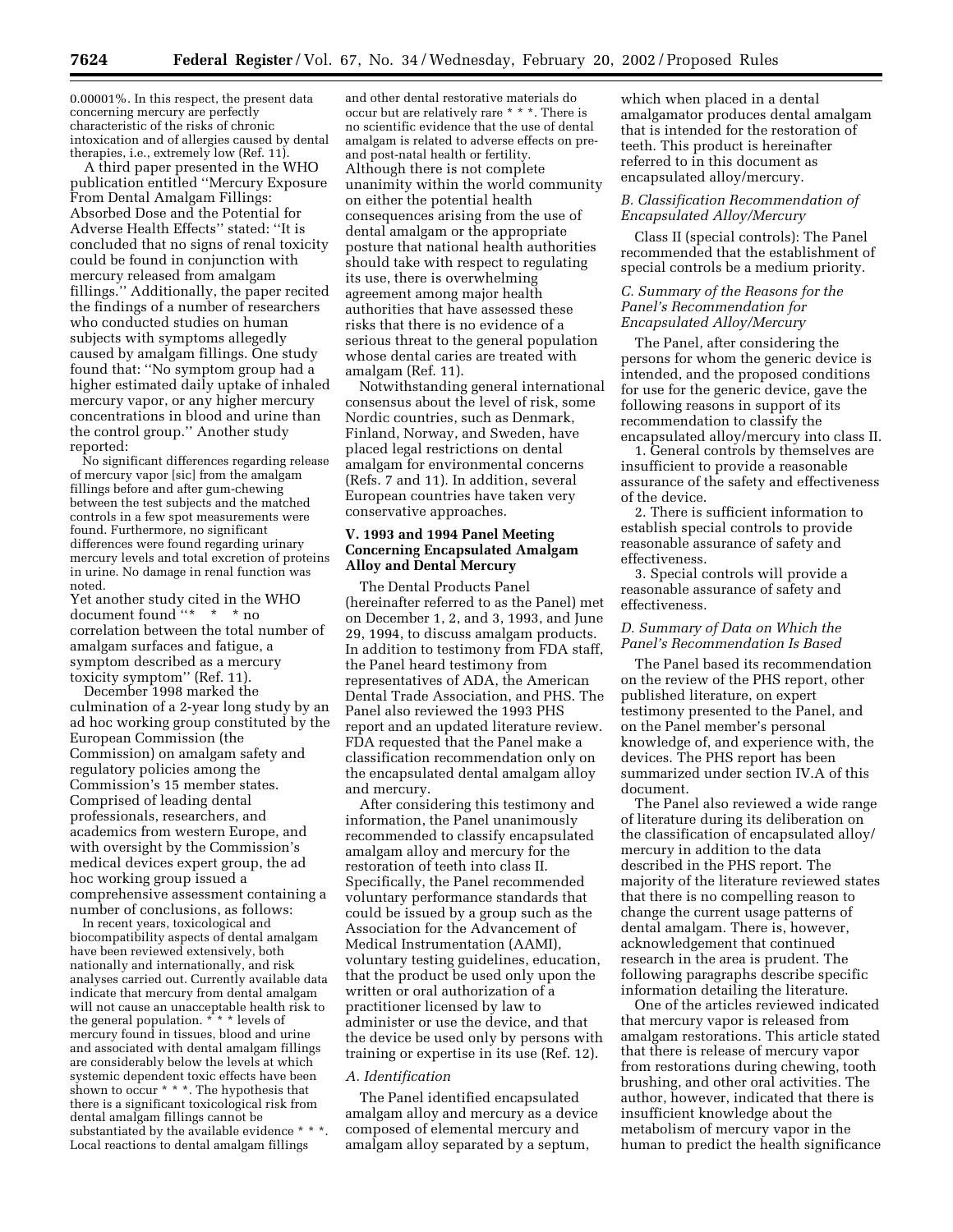of chronic exposure to this source of mercury (Ref. 13).

Another article reviewed by the panel demonstrated that mercury vapor can be analyzed in the oral cavity, especially following removal of amalgams, and during the setting and polishing of the amalgam. This study also demonstrated a significant direct correlation between the size of the amalgam restoration and the amount of vapor released. The study, however, concludes that mercury vapor exposure is of short duration and infrequent and is well below the exposure limits that are considered harmful (Ref. 14).

Another article indicated that although there is evidence of mercury vapor released from amalgam restorations there is no proof of a causal link of this specific source of the heavy metal to any major human health problem (Ref. 15).

One article indicated that Dental Amalgam remains one of the most versatile restorative materials in use (Ref. 16). The article further stated that certain measures should be instituted to assure patient and health care professional safety. These include the potential for chemical sensitivity to any of the elements and compounds found in dental amalgam. Similar concerns were also raised in the PHS report. The article reported that the chemical sensitivity response to specific compounds and elements in a dental amalgam are no different than other sensitivity reactions (Ref. 16). It further stated that evidence suggests that sensitivities to chemicals can occur within a small portion of the population.

Several articles addressed the benefits versus the risks of dental amalgam, and these articles agreed that, although dental amalgam can release minute amounts of elemental mercury, occupational studies indicate that the severity of response to this heavy metal follows a dose response pattern (Refs. 16 and 17). A dose response effect has not been demonstrated at a level of exposure associated with dental amalgams (Refs. 16 and 18). It also is noted that mercury is absorbed from many sources, including food and air, and there has been no demonstration that most people experience any clinical effects from this small additional body burden of mercury from amalgams (Ref. 16). The articles also stated that if there are adverse health effects from mercury in dental amalgam they may be so subtle and nonspecific that they would be difficult to detect, and noted that true allergies to dental amalgam rarely have been reported but do exist (Refs. 16 and 19).

One article directly examined the claims of mercury poisoning from dental amalgam (Ref. 19). This article and others concluded that although it is not possible to completely rule out adverse effects in a minority of susceptible patients, there is insufficient evidence to justify claims that mercury from dental amalgam restorations has an adverse effect on health on the vast majority of patients (Refs. 16 and 19). Other articles indicated that, although mercury vapor in high concentrations can have deleterious effects on organ systems, there is no evidence of risk at the levels generated by chewing with amalgam restorations (Refs. 13 and 15). The regulatory issues related to amalgam were addressed in one article. This article emphasized the need for continued surveillance and the need for practitioner input to report problems in performance with dental devices (Ref. 20).

#### *E. Risks to Health*

The Panel stated that there were no major risks associated with encapsulated amalgam alloy/mercury when used as directed, but recognized there was a small population of patients that may demonstrate allergic reactions to the materials in amalgam. The Panel noted that improper usage of the product also presented risks associated with mercury toxicity. The Panel specifically identified improper storage, trituration, and handling as contributing to this risk.

# **VI. The Proposed Rule**

FDA is proposing classification actions in this document for dental mercury and dental amalgam products. FDA believes that the uniform regulation of all these products as class II devices, and the application of certain uniform special controls is appropriate, given the same risks are presented by the potential toxicity of mercury in each of these devices. This approach is consistent with the recommendation in the PHS report to regulate these products in a uniform manner. FDA believes that sufficient information exists to develop special controls, which will provide reasonable assurance of the safety and effectiveness of these devices.

With respect to encapsulated alloy/ mercury, FDA agrees with the Panel's recommendation and is proposing that this product be classified into class II (special controls). Specifically, FDA is following the Panel's recommendation and proposing that labeling guidance and relevant recognized voluntary consensus standards be applied as special controls to these products.

FDA is also proposing to reclassify dental mercury as identified in § 872.3700 from class I to class II with labeling guidance and a relevant recognized voluntary consensus standard as special controls.

Lastly, FDA is proposing to add labeling guidance and a relevant voluntary consensus standard as special controls for the existing class II device, amalgam alloy, as identified in § 872.3050. Currently, no performance standard or other special controls are designated for amalgam alloy.

# *A. Information FDA Reviewed Before Issuing This Proposal*

Before making this proposal, FDA carefully examined extensive information about the safety and effectiveness of dental restorative materials that contain mercury. As stated previously, public concern about the safety of dental amalgam engendered several national and international comprehensive reviews of scientific information about the risks and benefits of these products. FDA examined the 1993 and 1995 PHS reports, information presented to the Panel and the Panel's recommendations, information submitted in support of citizen petition's requests, and numerous reports of international health organizations and foreign countries that conducted comprehensive risk assessments of dental products that contain mercury.

In preparing the 1993 and 1995 PHS reports described in section IV.A of this document, the experts convened by the PHS conducted a comprehensive review of the scientific literature to assess the benefits and risks posed by dental restorative materials containing mercury (Ref. 1). In assessing the benefits of these products, the Benefits Assessment Subcommittee performed a literature search using the Medline system (Ref.1). The scientific material reviewed for this report included well-qualified, prospective studies using objective assessment methods; cross-sectional studies reporting data for a given point or points in time; retrospective studies reporting the longevity of dental restorations; and articles published in peer-reviewed scientific journals (Ref. 1).

In assessing the risks associated with dental restorative materials containing mercury, the Risk Assessment Subcommittee viewed the body of significant literature that described the evidence for possible health effects produced from exposure to mercury from dental amalgam (Ref. l). The Risk Assesment Subcommittee reviewed an extensive number of studies relating to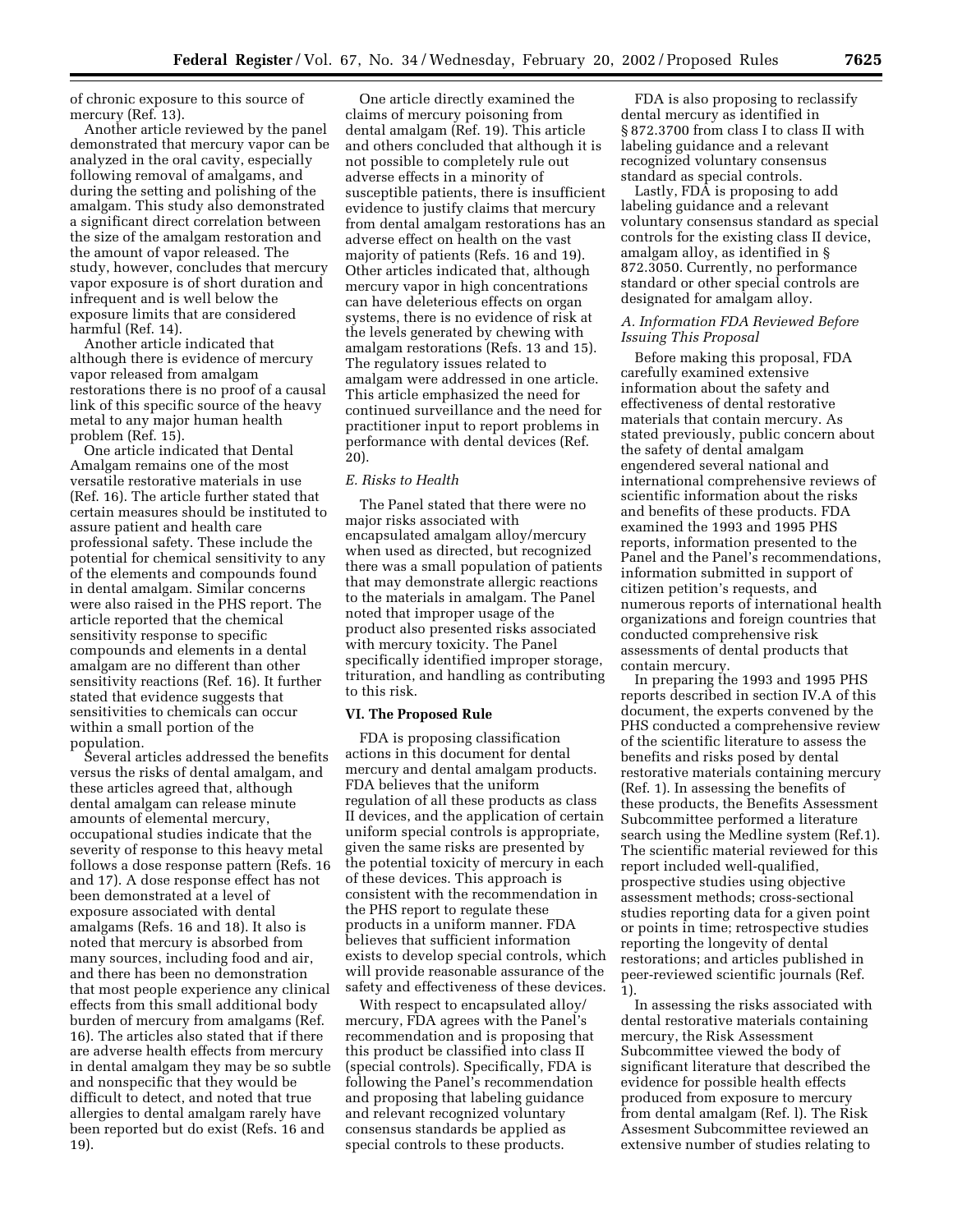possible risks presented by amalgam, including studies relating to: Mercury forms, intake, uptake, metabolism and excretion; human exposure to mercury from dental amalgam; factors affecting estimates of daily intake of mercury vapor from dental amalgam; intraoral mercury vapor production and estimation of daily intake; mercury levels in body fluid; human and animal uptake of mercury from dental amalgam; hazard identification; human exposure and response; occupational hazards presented by dental amalgam exposure; hypersensitivity; psychological outcomes associated with mercury levels in body fluids; and mercury residues in neurological patients (Ref. 1). The PHS updated its review of scientific literature on risks and benefits and issued a new report in 1995 that confirmed its initial findings (Ref. 2).

FDA also examined the information reviewed by its expert Panel in 1994, and the Panel's recommendation. In making its recommendation, the Panel reviewed the 1993 PHS report, testimony from several professional and health organizations, and additional scientific literature as described in section V.D of this document.

FDA also carefully examined numerous studies, as described in section IV.B of this document, submitted by petitioners as evidence that amalgam fillings cause detrimental physiological and psychological effects.

Lastly, FDA reviewed the comprehensive reports of several international health organizations and foreign countries on the risks associated with these products, described in section IV.D of this document. In preparing these reports, these countries and organizations conducted extensive reviews and assessments of existing literature and scientific information.

#### *B. Weighing Benefits and Risks*

For purposes of classification, FDA is to determine the safety and effectiveness of a device, in part, by weighing the probable benefits to health from use of the device against any probable risks of injury or illness from such use (section 513(a)(2) of the act).

#### 1. Benefits

Over the past 100 years, amalgam fillings have provided great benefit by restoring the structure of teeth of millions of individuals. Products used to make amalgam fillings are used today in the following situations (Ref. 1):

• Individuals of all ages;

• Stress-bearing areas and in small to moderate sized cavities in the posterior teeth;

• Teeth with severe destruction of structure;

• For cast-metal, metal-ceramic, and ceramic restorations as a foundation;

• When a patient's commitment to oral hygiene is poor; and

• When moisture control is problematic with patients.

These products provide substantial benefits over other dental restorative materials because amalgam fillings offer a broad range of applicability in clinical situations, durability, ease of use and relative insensitivity to variations in handling technique and oral conditions (Ref. 1).

## 2. Risks

Dental amalgam can release minute amounts of elemental mercury, a metal whose toxicity at high exposure levels is well established. Estimates of human uptake of mercury from amalgam fillings have ranged between 1.24 and 27 micrograms (µg) per day, a factor of more than twentyfold. However, the widely varying experimental conditions and assumptions in calculations undoubtedly contribute to the wide range of results. Non-physiologic-based models resulted in estimates likely being several times too high. Recalculations correcting for these factors produced estimates of less than 5 µg per day. Studies have demonstrated higher blood and urine levels of mercury in individuals with amalgam fillings. However, estimates of mean daily mercury exposure from all sources vary (Ref. 1).

There is also evidence that mercury levels in body fluids spike during placement and removal of amalgam fillings and then decline over time, but no controlled clinical studies of health consequences of this phenomenon have been conducted. Occupational studies indicate that subclinical effects may occur at exposure levels tenfold higher than those typically experienced by the general population. Severity of response generally follows a dose-response pattern. There is no valid scientific evidence demonstrating specific adverse responses or a dose effect in humans at levels of mercury exposure associated with dental amalgam (Ref. 1).

Mercury is absorbed from many sources, including food and air. Because of the variability of exposures to mercury from all sources in the population, the margin of safety for some persons may be lowered when mercury from amalgam fillings is added. There is no valid scientific evidence that the general population treated with dental amalgam experiences any adverse clinical effects from this

additional body burden of mercury arising from amalgam use (Ref. 1).

As stated previously, public concern has been expressed over the toxic effects of mercury from amalgam fillings and certain persons have attributed a variety of detrimental physiological and psychological effects to mercury toxicity from amalgam fillings. In response to these concerns, numerous national and international reviews have examined reports of adverse effects from amalgam fillings, and FDA has reviewed substantial information about amalgam risks, as described in sections IV and V of this document.

After review of the scientific evidence and review of numerous studies submitted in support of banning or upclassifying dental restorative products containing mercury, FDA does not find any persuasive evidence that the physiological and psychological symptoms attributed to amalgam fillings are caused by amalgam fillings. Furthermore, FDA does not find any persuasive evidence that there is any improvement of these symptoms after removal of amalgam fillings. Although there are studies purporting to support the view that amalgam products pose risks to persons beyond the small subpopulation of hypersensitive individuals, conclusions cannot be drawn from these studies because they are methodologically flawed.

This position concerning the evidence of risks posed by amalgam fillings is supported by the findings of the PHS reports (Ref. l), international health organizations, foreign governments, and the recommendations of FDA's expert advisory Panel as described in sections IV and V of this document. FDA does believe that there are some risks associated with dental products used in amalgam fillings from mercury toxicity that are associated with improper storage, trituration, and handling of the product. However, FDA does not believe that there are any major risks associated with toxicity of mercury when these products are used as directed. FDA believes there are also risks of allergic reaction to these products in a small subpopulation of individuals.

## 3. Benefits Versus Risks

FDA believes that valid scientific evidence, as defined in § 860.7(c)(2), exists to determine the safety and effectiveness of dental amalgam: Namely, certain studies described in the PHS report; the studies and reports upon which the Panel based its recommendation; studies and reports reviewed by international health organizations and foreign governments; and most notably the significant human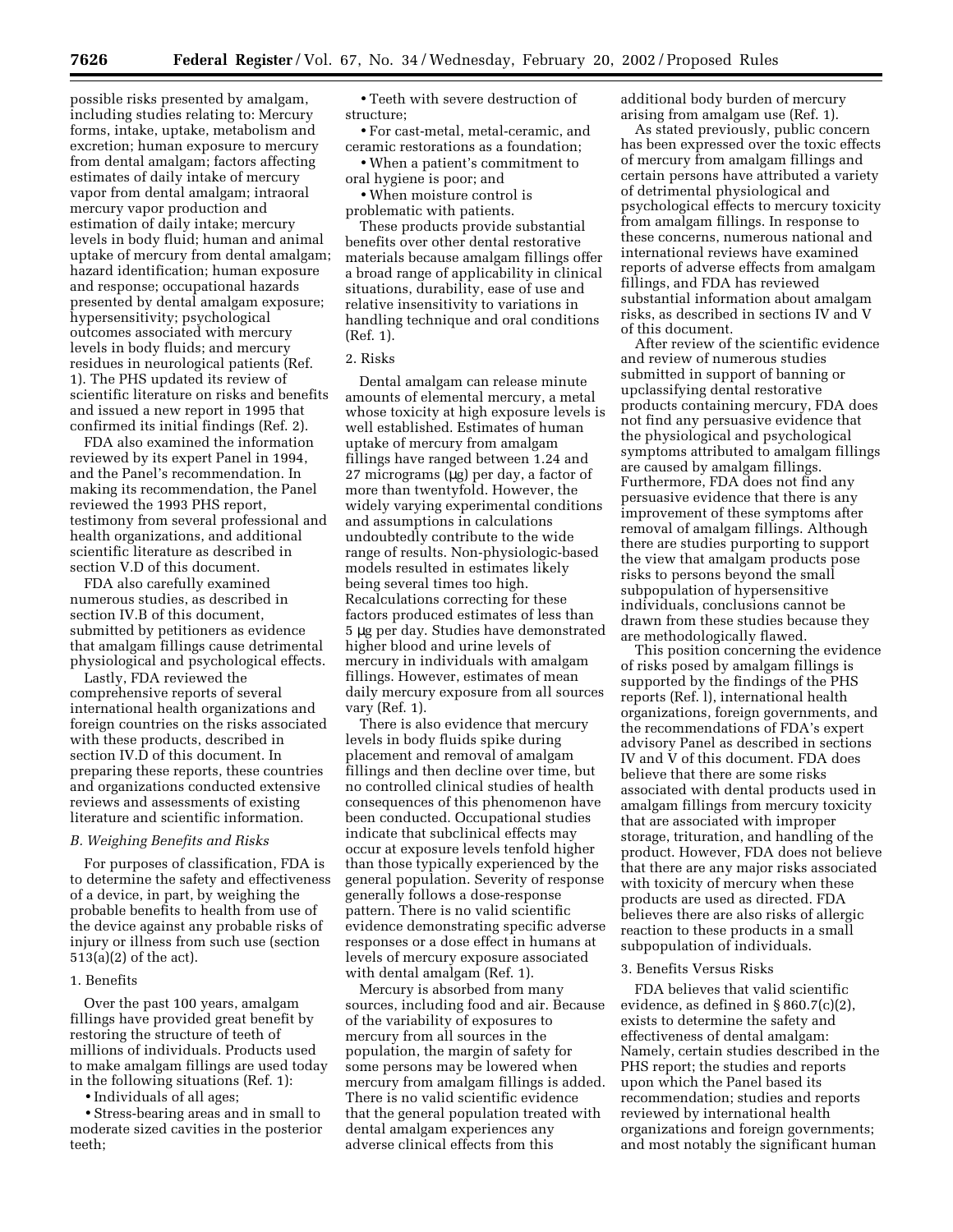experience with amalgam for over 100 years.

Although the degree of risk is not known to a certainty, FDA must make an assessment to weigh the probable benefits with the probable risks associated with the use of the device, in accordance with the criteria for a reasonable assurance of safety under § 860.7(d)(1). The statute states that FDA's classification decisions are to be predicated on a ''reasonable assurance of safety and effectiveness,'' not an absolute assurance of safety and effectiveness (section 513(a)(1) of the act). Moreover, the statute directs FDA, in determining what is a ''reasonable assurance'' of safety and effectiveness, to assess ''probable risk,'' not absolute risk (section 513(a)(2) of the act). FDA believes that the benefits and risks of encapsulated alloy/mercury and amalgam alloy are sufficiently characterized to make a determination that these products should be classified into class II with special controls. FDA notes that there is more significant human experience with dental amalgam than any other restorative material, and that, accordingly, more is known about the risks of dental amalgam than any other restorative material (Ref. 1).

Given the known risks of untreated caries, the longstanding history of successful use of dental amalgam restorations, the benefits of products used in amalgam fillings over other alternative materials, and the overall lack of valid scientific evidence that persons whose carious teeth are treated with dental amalgam experience any adverse health effects, other than a very small number of people who are hypersensitive to mercury, FDA believes that the probable benefits of restorative dental products containing mercury outweigh the probable risks of using these products.

The agency acknowledges that a small subpopulation of persons that already have high body burdens of mercury or suffer from allergies may respond adversely to the additional mercury exposure from amalgam fillings. For these subpopulations, the agency believes the risks can be addressed by labeling and by using alternative filling materials.

FDA believes that special controls, such as those described below by the Panel, will address those risks presented by dental amalgam products, both to hypersensitive individuals and health care workers, and that class II with special controls will provide a reasonable assurance of the safety and effectiveness of dental amalgam products.

4. Proposed Special Controls to Address Risks Associated With the Use of Dental Restorative Materials Containing Mercury

FDA is proposing a labeling guidance and relevant recognized voluntary consensus standards as special controls for dental mercury and dental amalgam products. These special controls are consistent with the Panel's recommendations for special controls for encapsulated amalgam alloy and dental mercury, and FDA believes they address the risks related to toxicity associated with improper handling of dental mercury and dental amalgam products, and the risks for the small subpopulation of individuals who are allergic to ingredients in these products.

FDA's proposed guidance recommends that dental amalgam and dental mercury labeling lists all ingredients. By doing so, the clinician would be made aware of all materials he/she is placing in a patient's mouth, and would be able to avoid use of the product if the patient had known hypersensitivities to ingredients in amalgam products. This guidance also addresses risks to hypersensitive patients by recommending labeling instructing the practitioner not to use these products in hypersensitive persons, and of steps to take if allergic reactions do occur. FDA believes the guidance also controls the risks related to toxicity from improper storage, trituration, and handling by recommending instructions for storage, handling, and use. Finally, the guidance describes the prescription labeling requirements. FDA is including labeling aspects of the current edition of ''ISO 1559:1995'' and ANSI/ADA's ''Specification No. 6–1987,'' described below, into its labeling guidance.

The agency has adopted good guidance practices (GGPs) regulation, which set forth the agency's policies and procedures for the development, issuance, and use of guidance documents (21 CFR 10.115). Elsewhere in this issue of the **Federal Register**, FDA is announcing the availability of this draft guidance document for comment in accordance with GGPs.

FDA is also proposing ''ISO 1559:1995 Dental Materials—Alloys for Dental Amalgam'' as a special control for both encapsulated alloy/mercury and amalgam alloy. This standard was developed by international governmental and nongovernmental committees in liaison with ISO, a worldwide federation of national standards bodies. The standard describes appropriate specifications and test methods for alloys composed

mainly of silver, tin, and copper used in amalgam. The alloy may be in either powder or tablet form, or in capsules with portions of alloy and mercury. It describes the minimum silver content and the maximum content of tin, copper, indium, palladium, platinum, zinc, and mercury. It also describes the recommended physical properties of the alloy, specifically, maximum percent creep, percent dimensional change, and compressive strength after 1 hour and after 24 hours. This standard also describes the test methods for determining physical properties. This standard addresses consistency of chemical composition and the important physical properties of the restorative material. This aspect of the special control allows the practitioner to know what substances are contained in the product, which will allow the practitioner to provide better counsel to patients who are allergic.

The standard also addresses the risks identified by the panel related to improper storage, tituration, and handling by providing recommendations, specifications, and instructions for proper handling, storage, and tituration.

This standard also has packaging and labeling instructions including a recommendation to list elements present in the alloy that are in concentrations greater than 0.1 percent, (see ISO 1559: 1995 section 7.2.1(f)). These packaging and labeling recommendations are consistent with the FDA labeling guidance discussed previously in all respects except one: The recommendation concerning the listing of ingredients. The specification in ISO 1559:1995 section 7.2.1(f) suggests listing only those elements present in the alloy in concentrations greater than 0.1 percent mass/mass (m/ m), whereas the FDA labeling guidance recommends listing all ingredients in the product labeling. FDA is not incorporating this aspect of section 7.2.1 of ISO 1559:1995 as a special control because it believes all ingredients, even in concentrations smaller than 0.1 percent(m/m) could cause allergic reactions in some subset of persons. Therefore, FDA believes that practitioners should be informed of all ingredients. If practitioners are informed of the ingredients they will be able to counsel patients on appropriate treatment options.

This standard may be obtained from the International Organization for Standardization, Case Postale, Geneva, Switzerland, CH-1121. ISO also maintains a site on the Internet at http:/ /www.iso.org.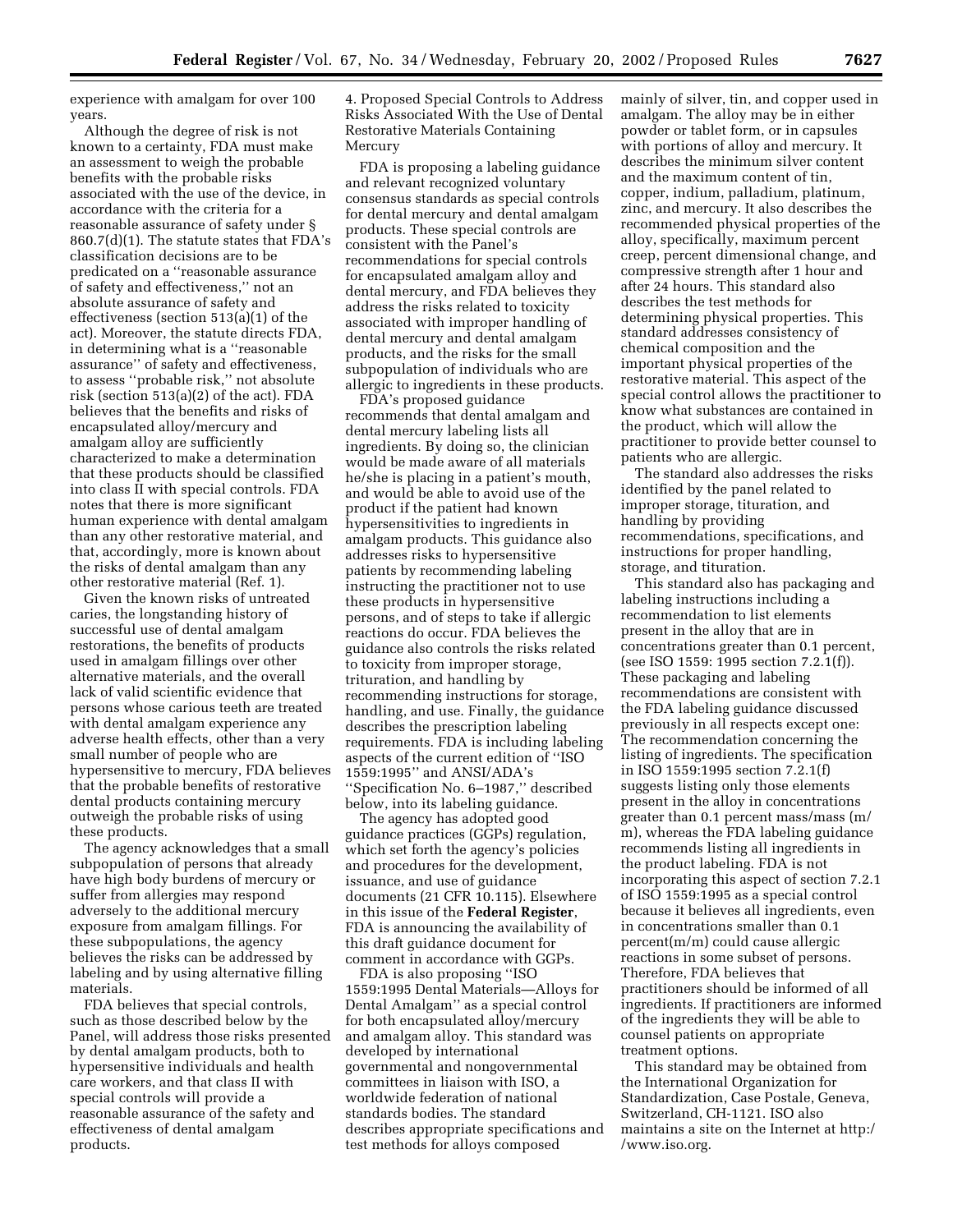FDA is also proposing to adopt ANSI/ ADA's ''Specification No. 6–1987 for Dental Mercury'' as a special control for dental mercury (§ 872.3700) and encapsulated alloy/mercury (§ 872.3070). This standard specifies the specifications and test methods for mercury suitable for the preparation of dental amalgam and provides recommendations for packaging and marketing. It recommends packaging in air tight containers, and providing hazard warnings regarding mercury hygiene. This standard will allow the dentist to be aware of the physical properties of the mercury that will be used for restorations that will enable the dentist to better counsel allergic patients and will alert the dentist to mercury hygiene procedures. The risks identified by the Panel, including toxicity resulting from improper handling and storage that may result in systemic absorption of liquid mercury through the skin, local chemical sensitivity reaction, and inhalation of minute amounts of mercury vapor, are addressed in the standard by detailed recommendations for mercury manipulation and its packaging information, transport and handling procedures. This standard may be obtained from ANSI/AAMI, 11 West 42d St., New York, NY 10036. ANSI also maintains a site on the Internet at http:/ /www.ansi.org.

# **VII. Environmental Impact**

The agency has determined under 21 CFR 25.34(b) that this action is of a type that does not individually or cumulatively have a significant effect on the human environment. Therefore, neither an environmental assessment nor an environmental impact statement is required.

#### **VIII. Paperwork Reduction Act of 1995**

FDA has tentatively determined that this proposed rule does not contain any new information collection requirements and, therefore, clearance by the Office of Management and Budget under the Paperwork Reduction Act of 1995 is not necessary.

# **IX. Analysis of Impacts**

FDA has examined the impacts of the proposed rule under Executive Order 12866 and the Regulatory Flexibility Act (5 U.S.C. 601–612) (as amended by subtitle D of the Small Business Regulatory Fairness Act of 1996 (Public Law 104–121)), and the Unfunded Mandates Reform Act of 1995 (Public Law 104–4). Executive Order 12366 directs agencies to assess all costs and benefits of available regulatory alternatives and, when regulation is

necessary, to select regulatory approaches that maximize net benefits (including potential economic, environmental, public health and safety, and other advantages; distributive impacts; and equity). The agency believes that this proposed rule is consistent with the regulatory philosophy and principles identified in the Executive order. In addition, the classification actions are not significant regulatory actions as defined by the Executive order. If a rule has a significant economic impact on a substantial number of small entities, the Regulatory Flexibility Act requires agencies to analyze regulatory options that would minimize any significant impact of a rule on small entities.

The agency certifies that these proposed classification actions, if finalized, will not have a significant economic impact on a substantial number of small entities. In addition, this proposed rule will not impose costs of \$100 million or more on either the private sector or State, local, and tribal governments in the aggregate, and therefore a summary statement of analysis under section 202(a) of the Unfunded Mandates Reform Act of 1995 is not required.

The proposed classification actions will affect the three separate devices: Dental mercury, amalgam alloy, and encapsulated dental amalgam. Professional dental groups have recommended the use of encapsulated dental amalgam over the other separate products. According to FDA data, encapsulated amalgam now accounts for over 99 percent of the amalgam market. Encapsulated dental amalgam is typically purchased and stored in packages of 80 capsules. These packages are kept at hand in dental clinics until needed. A typical restoration is expected to require two capsules of amalgam.

According to FDA records, there are 35 manufacturers of dental mercury, amalgam alloy, and encapsulated dental amalgam. In total, FDA expects that 40 distinct products will be affected by the proposed classification actions. Over 200 million dental restorations were performed during the last year for which FDA has data (1999), of which 64 million utilized dental amalgam (ADA, 1999). There are currently approximately 155,000 active dentists operating in 145,000 separate clinics (Bureau of Labor Statistics, 1998).

FDA is proposing to: (1) Issue a separate classification regulation for encapsulated amalgam alloy and dental mercury; (2) amend the classification for amalgam alloy by adding special controls; and (3) reclassify dental

mercury from class I (general controls) to class II. FDA is proposing that all three products would have the same labeling guidance as a special control. In addition, FDA is proposing that dental mercury would have a voluntary ANSI standard as a special control, encapsulated alloy and dental mercury would have voluntary ANSI and ISO standards as special controls, and the amalgam alloy products would have a voluntary ISO standard as a special control.

FDA does not expect any change in costs related to the voluntary standard special controls. Manufacturers that export encapsulated amalgam are already responsible for meeting these voluntary standards, and other manufacturers currently follow equivalent standardized methods. Any change in performance test procedures is likely to result in little, if any, incremental change in production costs.

The special control labeling guidance, however, would entail some minimal costs to manufacturers. While some manufacturer's products currently include ingredient labeling, there is no consistent industry format. FDA is recommending a consistent label that will allow interested consumers of dental amalgam to easily obtain necessary information that may result in mercury exposure avoidance. Thus, FDA believes that manufacturers of these products will redesign their labeling or develop for the first time ingredient labeling as a result of these proposed classification actions.

FDA has developed estimates of the costs of enhanced labeling for dental amalgam. This estimate is based on costs developed by a consultant firm (Eastern Research Group (ERG)) for developing labeling for similar medical devices, specifically medical gloves (Ref. 21). These estimates include the costs of artwork, design, regulatory review, production, and application. Overall, the cost of developing a new label under these guidelines is estimated to be \$1,444 (or approximately \$1,500). FDA expects that 40 labels will be developed, 1 label for each product produced by the 35 manufacturers of the three devices. Thus, the total cost of designing and applying enhanced labels is expected to equal \$60,000 for 40 products. Over an estimated 5-year useful life (based on estimated cycle of labeling in the device industry), the average annualized cost to industry of this requirement (at 7 percent discount rate) is approximately \$15,000.

FDA does not expect the proposed classification actions to affect dental clinics.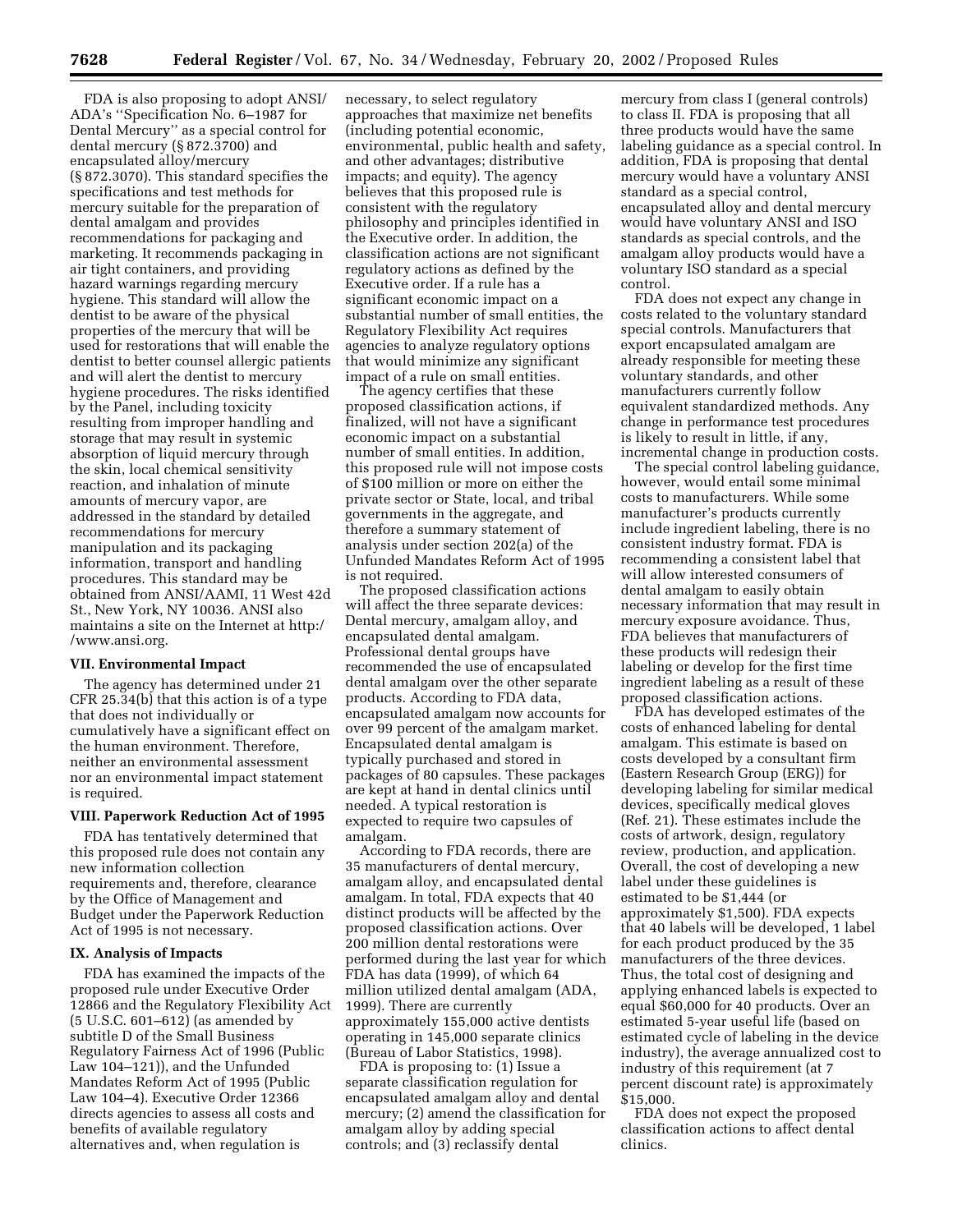FDA believes the costs of developing new labeling (approximately \$1,500) per product are not significant for a substantial number of small entities. The dental instrument and supplies industry, standard industrial code (SIC 3843) is typified by small establishments. Only about 35 of the approximately 650 establishments in the industry have more than 100 employees. (According to the Small Business Administration, any entity with fewer than 500 employees is considered small for this industry). These establishments are highly specialized (93 percent of their shipments are in this industry group) and concentrated (97 percent of dental sales were from these establishments). Total value of shipments was estimated at \$2.0 billion, or about \$125,000 per employee.

The Bureau of Census (Census) has estimated that 12 percent of all industry shipments come from dental establishments with fewer than five employees. Using the Census figures for dental manufacturers that have fewer than five employees, the average value of their shipments would equal \$1.25 million per year. The proposed classification actions would result in the design and application of enhanced labeling, at a cost of \$1,500 per product. There are 35 manufacturers producing 40 products. Assuming one manufacturer produces six products, the costs for the manufacturer producing six products would be \$9,000 and the cost for manufacturers producing one product would be \$1,500. The costs would only be approximately 0.1 percent to 0.7 percent (less than 1.0 percent) of the expected revenues for an extremely small entity. Thus, under to the Regulatory Flexibility Act (5 U.S.C. 605(b)), FDA certifies that the proposed regulations will not have a significant economic impact on a substantial number of small entities.

#### **X. Request for Comments**

Interested persons may submit to the Dockets Management Branch (address above) written or electronic comments regarding this proposal by May 21, 2002. Two copies of any comments are to be submitted, except that individuals may submit one copy. Comments are to be identified with the docket number found in brackets in the heading of this document. Received comments may be seen in the office above between 9 a.m. and 4 p.m. Monday through Friday.

#### **XI. Effective Dates**

FDA proposes that any final rule that may issue based on this proposal become effective 30 days after its date of publication in the **Federal Register**.

# **XII. References**

The following references have been placed on display in the Dockets Management Branch (address above) and may be seen by interested persons between 9 a.m. and 4 p.m., Monday through Friday.

1. Dental Amalgam: A Scientific Review and Recommended Public Health Service Strategy for Research, Education and Regulation; Public Health Service, U.S. Department of Health and Human Services, January 1993.

2. Update Statement by the U.S. Public Health Service on the Safety of Dental Amalgam, September 1, 1995.

3. Citizen petition Docket No. 93P–0424, citizen petition Docket No. 94P-0354/CP1, and citizen petition from Dr. Baylin et al.

4. Summary of the documented review of scientific studies referenced in the dental amalgam petitions, May 28, 1997.

5. Response to citizen petition Docket No. 93P-0424/CP1, letter to Robert E. Reeves, Esq., dated October 31, 1997; response to citizen petition Docket No. 94P–0354, letter to Robert E. Reeves, Esq., dated November 10, 1997; and response to citizen petition submitted to the National Institute for Environmental Health Sciences referred to FDA for reply, letter to Michael A. Baylin, D.D.S. dated October 31, 1997.

6. Swedish National Board of Health and Welfare, Possible Health Effects and Dental Amalgam, 1994.

7. Dental Amalgam—A Report with Reference to the Medical Devices Directive 93/42/EEC from an Ad Hoc Working Group Mandated by the European Commission, June 1998.

8. The Safety of Dental Amalgam, Health Canada, 1995.

9. Dental Amalgam and Human Health (A Current Consensus); WHO Collaborating Centre in Oral Health, Wellington School of Medicine, University of Otego, Wellington, New Zealand, June 1996.

10. The Safety of Dental Amalgam: A State of the Art Review, Conseil d'Evaluation des Technologies de la Sante' de Quebec, April 1997.

11. Consensus Statement on Dental Amalgam, World Health Organization Consultation on Assessing the Risks and Benefit to Oral Health, Oral Care and Environment Using Dental Amalgam and its Replacement, March 7, 1997, draft.

12. Transcript from 1993 meeting of the Food and Drug Administration Dental Products (Advisory) Panel, December 1 to 3, 1993, and transcript from 1994 meeting of the Food and Drug Administration's Dental Products (Advisory) Panel, June 29, 1994.

13. Enwonwu, C. O., ''Potential Health Hazard of Use of Mercury in Dentistry: Critical Review of the Literature'' *Environmental Research* 42:257–274, 1987.

14. Haikel, Y. et al. ''Exposure to mercury vapor during setting, removing, and polishing amalgam restorations'' *Journal of Biomedical Materials Research* 24:1551– 1558, 1990.

15. Mandel, Irwin D, ''Amalgam Hazards; An Assessment of Research'' *Journal of the American Dental Association*, 122:62–65 August 1991.

16. Corbin, Stephen B, ''The Benefits and Risks of Dental Amalgam: Current Findings Reviewed'' *Journal of the American Dental Association*, 125:381–387, April 1994.

17. Mackert, J. R., ''Factors Affecting Estimation of Dental Amalgam Mercury Exposure from Measurements of Mercury Vapor Levels in Intra-oral Expired Air'' *Journal of Dental Research*, 66 No. l2:1775– 1780, December 1987.

18. Mackert J. Rodway, ''Dental Amalgam and Mercury'' *Journal of the American Dental Association*, 122:61, August 1991.

19. Reinhardt, John W., ''Risk Assessment of Mercury Exposure from Dental Amalgams'' *Journal of Public Health*, 48 No. 3, Summer 1988.

20. Jacobson, Elizabeth D., ''Regulatory Issues in Dentistry: How Dentists Can Participate'' *Journal of American Dental Associates*, 4:444–50, April 12, 1994.

21. Eastern Research Group; ''Preliminary Estimates: Labeling and Related Testing Costs for Medical Glove Manufacturers,'' memorandum, January 18, 1999.

#### **List of Subjects in 21 CFR Part 872**

Medical devices.

Therefore, under the Federal Food, Drug, and Cosmetic Act and under authority delegated to the Commissioner of Food and Drugs, it is proposed that 21 CFR part 872 be amended as follows:

# **PART 872—DENTAL DEVICES**

1. The authority citation for 21 CFR part 872 continues to read as follows:

**Authority:** 21 U.S.C. 351, 360, 360c, 360e, 360j, 371.

2. Section 872.3050 is amended by revising paragraph (b) to read as follows:

#### **§ 872.3050 Amalgam alloy.**

\* \* \* \* \* (b) *Classification*. Class II (special controls). The special controls for this device are:

(1) International Standard ''ISO 1559:1995 Dental Materials—Alloys for Dental Amalgam,'' and

(2) FDA's ''Special Control Guidance for Industry on Encapsulated Amalgam, Amalgam Alloy, and Dental Mercury Labeling.''

3. Section 872.3070 is added to read as follows:

#### **§ 872.3070 Encapsulated amalgam alloy and mercury.**

(a) *Identification*. Encapsulated amalgam alloy and mercury is a device composed of elemental mercury and amalgam alloy, separated by a septum, which, when placed in a dental amalgamator, produces dental amalgam which is intended for the restoration of teeth.

(b) *Classification*. Class II (special controls). The special controls for this device are: